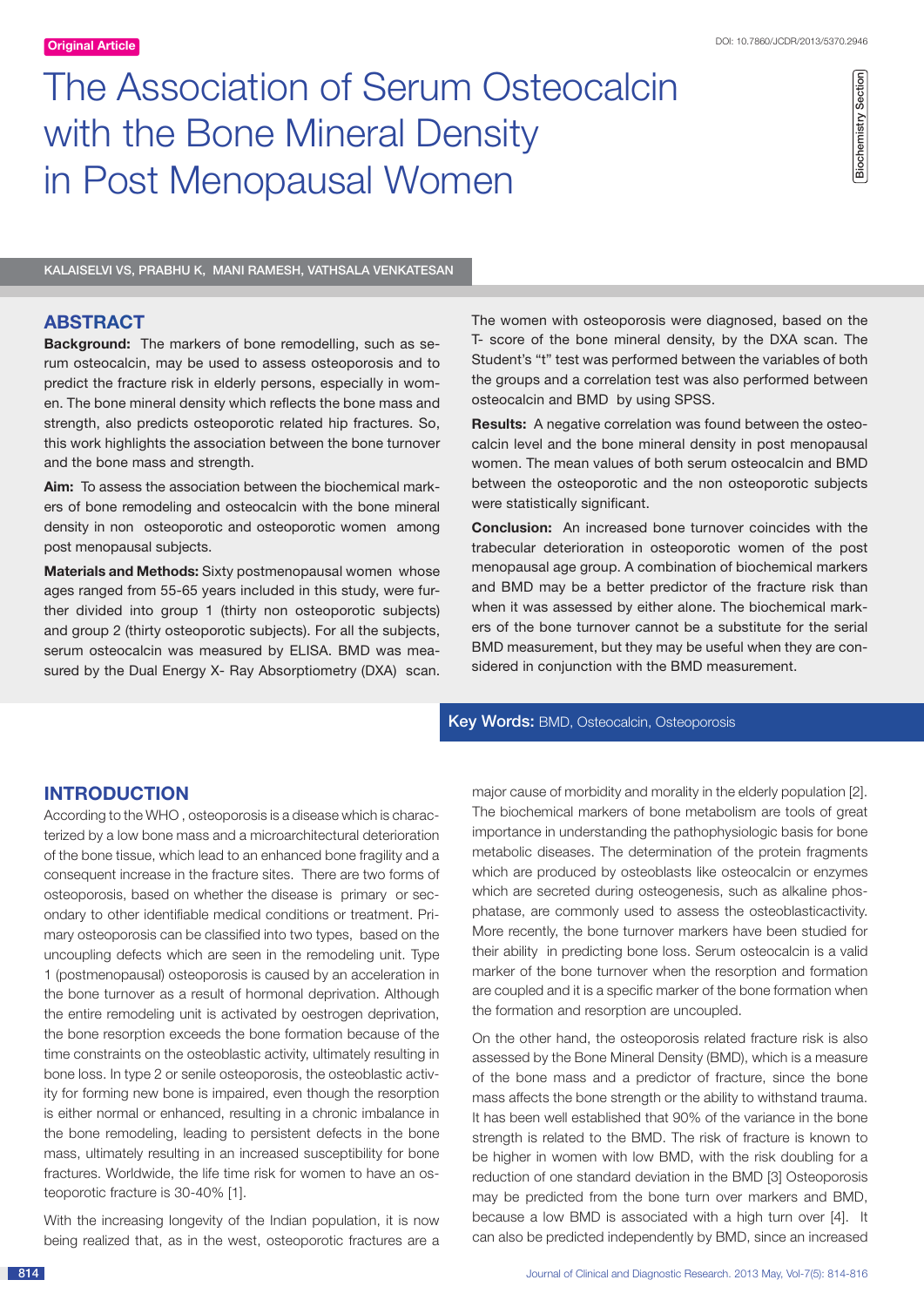bone turnover negatively affects the bone microarchitecture and the fragility [5]. In this study, the status of BMD and serum osteocalcin between osteoporotic and non osteoporotic subjects among post menopausal women was investigated.

## **MATERIALS AND METHODS**

#### Study Design

The present study was conducted at Sree Balaji Medical College and Hospital and Bharat Scan Limited, which are situated at Chennai, India. The institutional ethical committee approved the study and informed consents were obtained from all the participants. The study group included sixty post menopausal women. Based on the clinical features and the radiological evidence from the DXA scan, they were divided into two groups, non osteoporotic (Group 1 N= 30) and osteoporotic( Group 2 n= 30), based on the T-score. The patients who were taking hormone replacement therapy (HRT) and aniconvulsants and the patients with chronic debilitating illnesses like, renal diseases, liver diseases and Diabetes mellitus were excluded from this study.The bone mineral density in the hip region was measured by the DXA scan. Serum osteocalcin was estimated by ELISA (Osteocalcin ELISA Kit manufactured by Bio Source, Europe, SA).

#### Bmd Measurements

The BMD measurements (g/cm<sup>2</sup>) for the upper end of the left femur were obtained by dual energy X- Ray Absorptiometry (DXA) with the use of a lunar DPX GE medical system. The BMD measurements were performed at Bharath Scan Centre.The World Health Organization recently published a document in which it attempted to clarify the definition of BMD and to assist clinicians in their interpretation of the bone-densitometry results. According to that report, a normal value for the bone-mineral content was within one standard deviation of the mean value for young adults of the same age and sex ( i.e., the T score was more than -1). Osteopaenia was considered to be present when the value for the bone-mineral content was more than one standard deviation but not more than 2.5 standard deviations below the mean for young adults (i.e., the T score was less than -1 and more than -2.5 ). Osteoporosis was considered to be present when the value was more than 2.5 standard deviations below the mean bone content for young adults (i.e., the T score was less than -2.5). Severe osteoporosis was considered to be present when the value for the bone mineral content was more than 2.5 standard deviations below the mean for young adults. As a general rule, one SD approximates to 10% of the total BMD. Thus, a T-score of -1 implies that the BMD is about 10% less than the mean of a young , healthy, same sex population.

#### Osteocalcin Measurements

Blood samples were collected at a specific time from all the participants, under aseptic conditions. The plasma samples were stored at -20°C. Osteocalcin was estimated by ELISA by using monoclonal antibodies (MAbs) which were directed against the distinct epitopes of human osteocalcin. The amount of substrate turnover was determined colourimetrically by measuring the absorbance which was proportional to the human osteocalcin concentration. The detection range of the kit was 0.5-300ng/ml, while the coefficient of variation was 2.28%.

# **STATISTICAL ANALYSIS**

The data were entered into the SPSS format and the continuous variables were summarized by using the mean and the standard deviation. The Student'test was used to compare the mean difference in the serum osteocalcin and BMD between the non osteoporotic and osteoporotic subjects among post menopausal women. A correlation test was also performed between the serum osteocalcin levels and BMD.

#### **Results**

In this study, there were 60 post menopausal women for whom the major characteristics have been shown in [Table/Fig-1].The mean levels of osteocalcin and BMD show a significant difference between the postmenopausal osteoporotic and non osteoporotic women, as shown in [Table/Fig-1]. The results of the Pearson's correlation test showed a significant inverse correlation between the serum osteocalcin concentration and the total femoral BMD  $(r=-0.595, p=0.019)$  and a positive correlation with age  $(r=$ 0.303,  $p=0.002$ ). BMI was positively correlated with both BMD ( $r =$ 0.339 ,p = 0.000)and serum osteocalcin( $r = 0.182$  p = 0.061) as shown in [Table/Fig-2].

| <b>Numbers</b>       | Group I           | <b>Group II</b> | P Value |  |
|----------------------|-------------------|-----------------|---------|--|
| Age                  | $50.44 \pm 12.1$  | $53.6 + 12.5$   | Sig     |  |
| <b>BMI</b>           | $26.8 + 4.39$     | $26.7 + 4.3$    | NS.     |  |
| <b>BMD</b>           | $0.908 \pm 0.093$ | $0.704 + 0.096$ | Sig     |  |
| Osteo Calcin (ng/ml) | $11.26 + 3.07$    | $16.16{\pm}4.5$ | Sig     |  |

**[Table/Fig-1]:** General characteristics are shown as mean and standard deviation and Test of Significance

|                                                                 |                        | <b>Osteocalcin</b> | <b>Bmd</b> | <b>Bmi</b>   | Age      |  |  |
|-----------------------------------------------------------------|------------------------|--------------------|------------|--------------|----------|--|--|
| Osteocalcin                                                     | Pearson<br>Correlation | 1                  | 0.595      | 0.182        | 0.303    |  |  |
|                                                                 | Sig. (2-tailed)        |                    | 0.019      | 0.061        | 0.002    |  |  |
|                                                                 | N                      | 60                 | 60         | 60           | 60       |  |  |
| <b>BMD</b>                                                      | Pearson<br>Correlation | 0.595              | 1          | 0.339        | $-0.267$ |  |  |
|                                                                 | Sig. (2-tailed)        | 0.019              |            | 0.000        | 0.005    |  |  |
|                                                                 | N                      | 60                 | 60         | 60           | 60       |  |  |
| <b>BMI</b>                                                      | Pearson<br>Correlation | 0.182              | 0.339      | $\mathbf{1}$ | 0.109    |  |  |
|                                                                 | Sig. (2-tailed)        | 0.061              | 0.000      |              | 0.264    |  |  |
|                                                                 | N                      | 60                 | 60         |              | 60       |  |  |
| Age                                                             | Pearson<br>Correlation | 0.303              | $-0.267$   | 0.109        | 1        |  |  |
|                                                                 | Sig. (2-tailed)        | 0.002              | 0.005      | 0.264        |          |  |  |
|                                                                 | N                      | 60                 | 60         | 60           |          |  |  |
| FFALLS (Fig. 01. Discutato aggustation batterian tha condulator |                        |                    |            |              |          |  |  |

**[Table/Fig-21:** 

## **Discussion**

The imbalance between bone resorption and bone formation due to loss of the ovarian function, which reduces the skeletal mass, is the hall mark of menopause. Hence, loss of the ovarian function is the most important factor in the development of osteoporosis in post menopausal women. The bone mineral density was significantly decreased in post menopausal osteoporotic than in non osteoporotic subjects, which was concontimant with the findings of the study of Johannes et al., 2007 and Neeta kumari et al., [3,6]. The mean level of osteocalcin was also significantly raised in post menopausal women who were osteoporotic than in non osteoporotic individuals.

In almost all cases of osteoporosis, the bone formation remains at least partially coupled to the bone resorption, even though